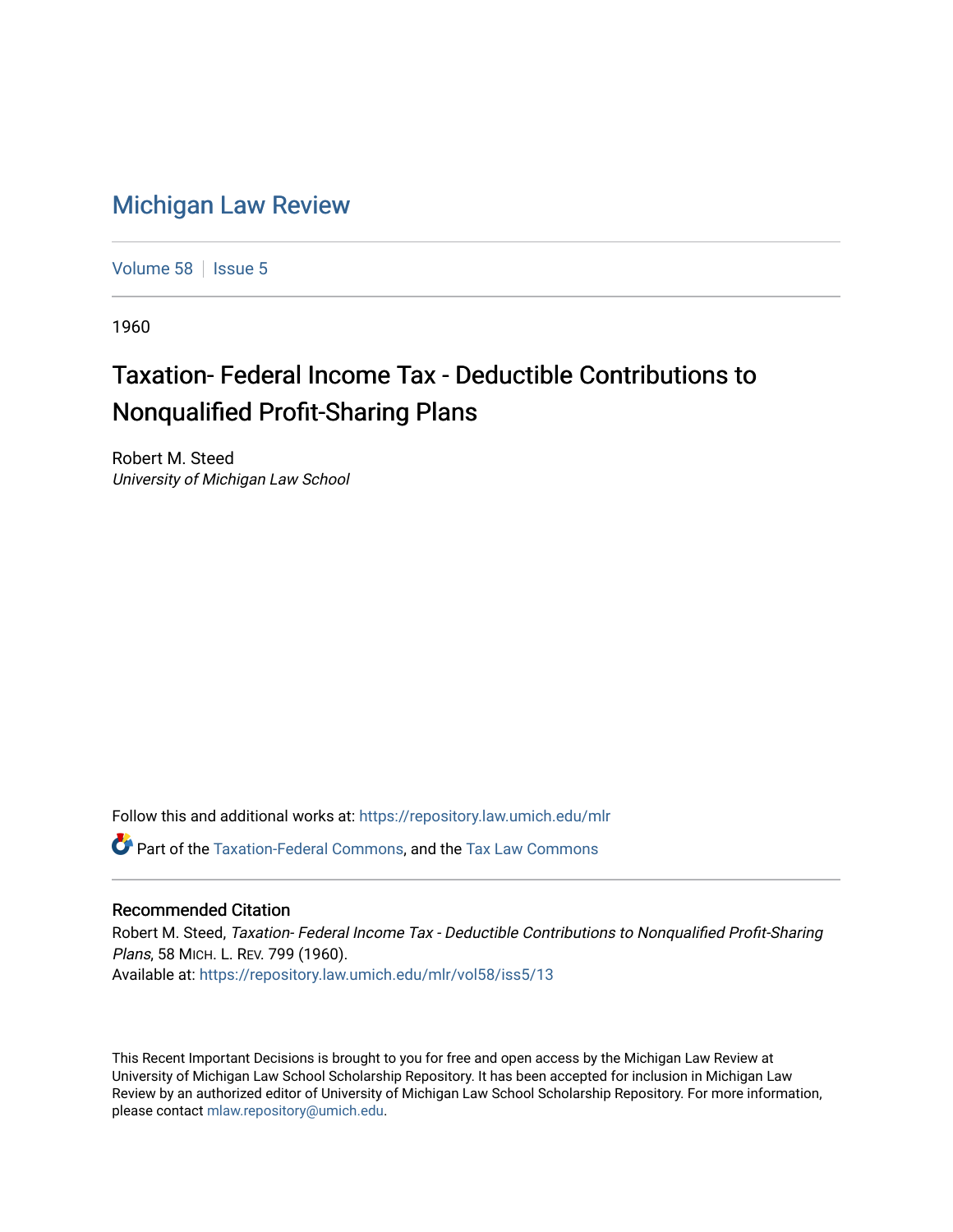TAXATION-FEDERAL INCOME TAX-DEDUCTIBLE CONTRIBUTIONS TO NON-QUALIFIED PROFIT-SHARING PLANS-In 1942 plaintiff employer adopted a profit-sharing plan under which a percentage of each year's profits was to be deposited in irrevocable trusts for distribution to its employees in succeeding years. The plan was not "qualified" under the Internal Revenue Code.1 Although under the terms of the trusts each employee's rights in the fund vested at the time the contribution was made by the em-

l. For a plan to qualify for a deduction without regard to the forfeitability of the em• ployees' rights, it must benefit a specified percentage of employees and be nondiscrimina• tory. Revenue Act of 1942, 56 Stat. 862, §162 (a), now I.R.C., §401.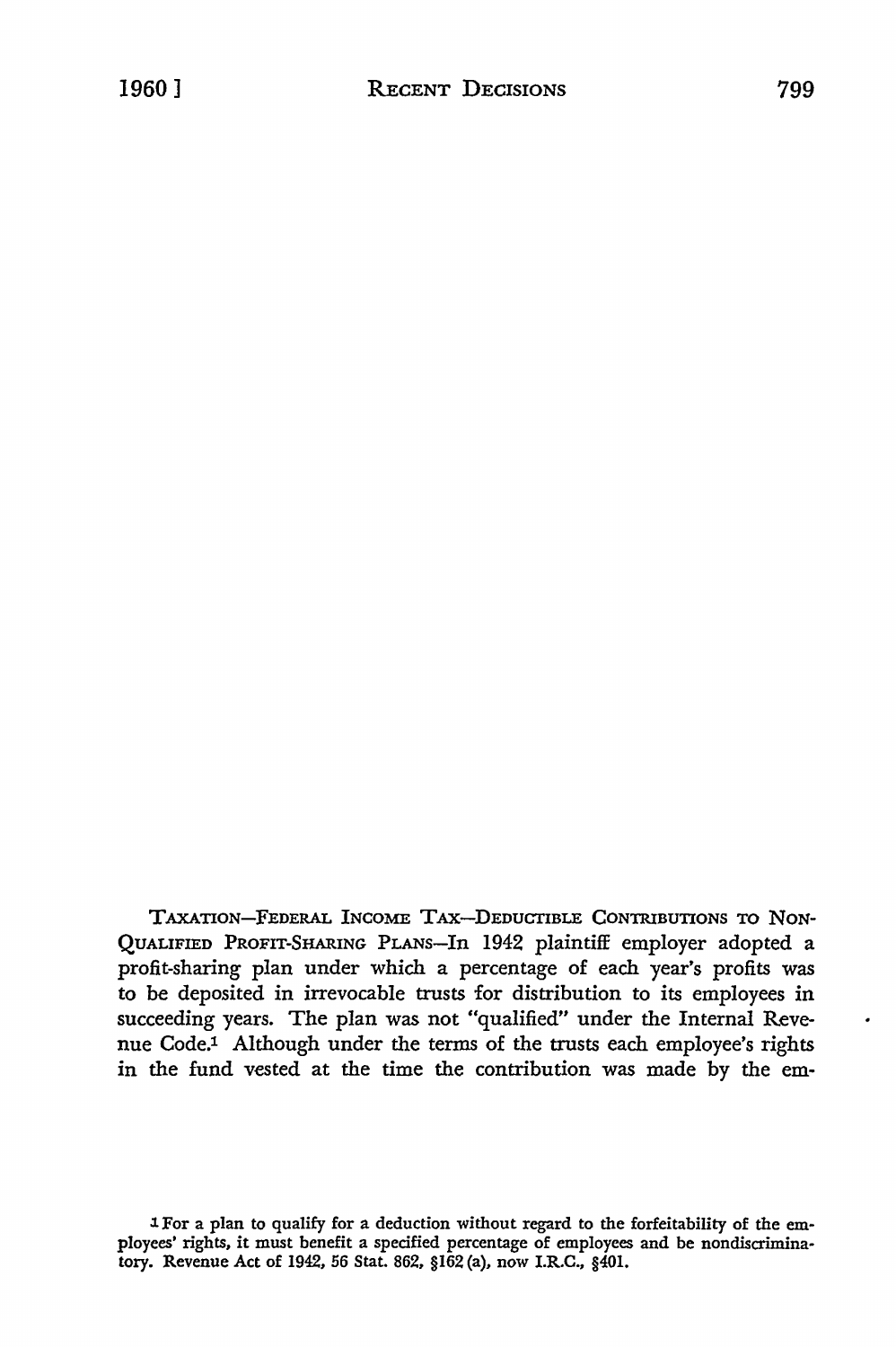ployer, these rights would be forfeited by voluntary resignation prior to a fixed date. In 1945 plaintiff deducted the amount contributed to the trust in that year as a contribution to a non-qualified profit-sharing plan under subsection (D) of section  $23(p)(1)$ ,<sup>2</sup> but the Commissioner of Internal Revenue disallowed any deduction in that or any other year for amounts contributed to or paid from any of the funds, alleging that at the time the contribution was made to the trust the rights of the employees were forfeitable.<sup>3</sup> In an action to recover overpayment of income and excess profits taxes, *held,* Commissioner's determination overruled, and recovery allowed, one judge dissenting. Under subsection (D) of section 23 (p) (1), plaintiff is allowed to deduct in 1945 not the amount contributed to the trust in that year, but rather the amount actually paid from the trust to the employee-beneficiaries in that year, because nonforfeitability in that subsection refers to the time of payment from the trust, and not to the time of payment to the trust. *Russell Manufacturing Co. v. United States,* (Ct. Cl. 1959) 175 F. Supp. 159.

Prior to 1942 contributions to all profit-sharing plans were deductible as ordinary and necessary business expenses,4 thus permitting deductions for contributions to plans which clearly discriminated in favor of a few highly-paid employees and which did not benefit the majority of employees. In order to remedy what it deemed to be an undesirable situation,5 Congress in 1942 amended section 23 (p), to make it the only section under which such deductions could be taken.6 The amendment specified that a contribution would be deductible if it were made to a plan which was qualified under section 165 (a) as amended,<sup>7</sup> thus benefiting a specified percentage of employees and not discriminating. This deduction, restricted only in amount, was to be allowed regardless of the forfeitability of the employee's rights.8 In addition, subsection (D) provided for the deduction of contributions to plans not meeting these requirements, but only if "the employees' rights to or derived from such employer's contribution or such compensation are nonforfeitable at the

<sup>2</sup>A contribution is deductible "In the taxable year when paid, if the plan is not one included in paragraphs (A), (B), or (C), if the employees' rights to or derived from such employer's contribution or such compensation are nonforfeitable at the time the contribution or compensation is paid." Revenue Act of 1942, 56 Stat. 865, §162 (b) (1) (D), now I.R.C., §404 (a) (5).

<sup>3</sup>The regulations provide: "If an amount is paid during the taxable year·to a trust or under a plan and the employee's rights to such amounts are forfeitable at the time the amount is paid, no deduction is allowable for such amount for any taxable year." Treas. Reg. 111, §29.23 (p)-11 (1942), as amended, T.D. 5666, 1948-2 Cum. Bui. 46.

41.R.C. (1939), §23 (a), now I.R.C., §162 (a).

<sup>5</sup>See **H.** Rep. 2333, 77th Cong., 2d sess., pp. 50-51 (1942).

6 Revenue Act of 1942, 56 Stat. 863, §162 (b), now I.R.C., §404. Deductions are allowable under this section only to the extent that they would have been deductible under §23 (a), dealing with ordinary and necessary business expenses, in the absence of §23 (p). **7** See note **1** supra.

s Revenue Act of 1942, 56 Stat. 863, §162 (b) (1) (A)-(C), now I.R.C., §404 (a) (I) - (3).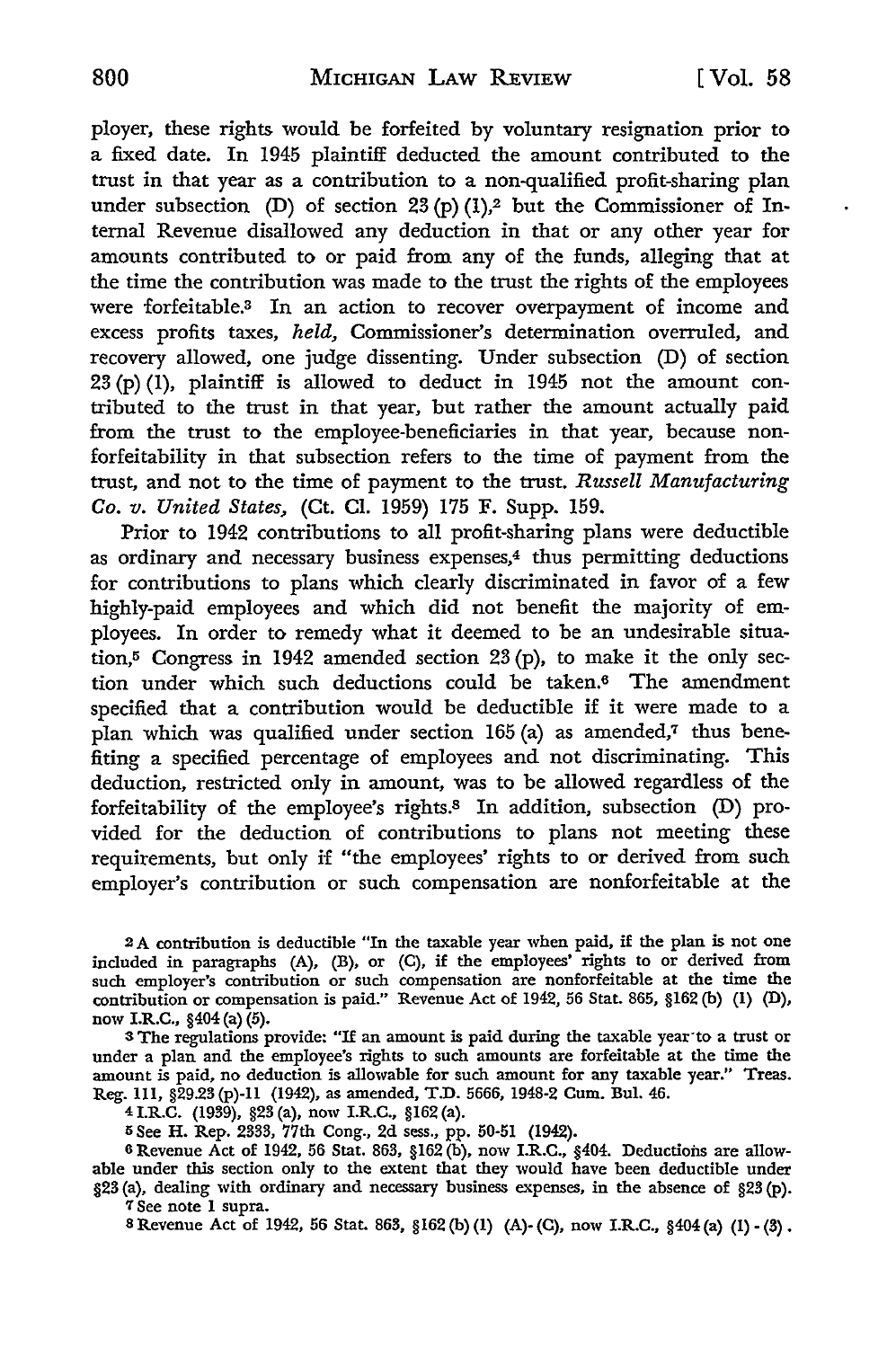time the contribution or compensation is paid."9 This requirement of nonforfeitability in the provision dealing with non-qualified plans was intended to be a deterrent to the creation of discriminatory trust arrangements, a part of the overall congressional scheme of encouraging nondiscriminatory plans. Under the construction of this provision by the court in the principal case, the policy of the 1942 amendments<sup>10</sup> is ignored, for almost all payments would be nonforfeitable at the time of actual payment to the employee; as a result, an employer could create the very discriminatory plans which Congress sought to deter and could deduct the contributions to them in the later year when they became nonforfeitable through actual payment to the employee.

In enacting these amendments, taking the deductions for contributions to profit-sharing plans out of the ordinary and necessary business expense category and placing conditions on the deductibility of such contributions, Congress clearly demonstrated an intent that unless these conditions were met, no deduction would be allowed. One such condition, that the deduction is allowed only "in the taxable year when paid," expressed as it is in all the subsections allowing deductions for contributions to employee trusts,11 demonstrated clearly that a deduction was to be allowed *only*  in the taxable year when paid by the employer to the trust, and not when paid by the trustee to the employee.12 This has consistently been the interpretation of the three provisions dealing with qualified plans.13 Thus, under the rule that when the same phrase is used in different parts of the same statute it is presumed to be used in the same sense throughout,14 a like interpretation should be given to subsection (D) as is given to the other three. Moreover, the Internal Revenue Code provided that the term "paid" should be construed according to the method of accounting used by the taxpayer.15 Thus, if the taxpayer is on the accrual method,

9 See note 2 supra.

10 See note 5 supra.

11 Revenue Act of 1942, 56 Stat. 863, §162 (b) (1) (A-D), now I.R.C., §404 (a) (1) - (3), (5). 12 H. Rep. 2333, 77th Cong., 2d sess., p. 105 (1942). "The amendments to §23 (p) provide that the amounts paid into a trust that is exempt under §165 (a) shall be deductible only in the year when paid into the trust.  $\ldots$  " p. 106: "If compensation is paid to a trust which does not meet the requirements of §165 (a) •.• the employer will receive no deduction . . . unless the employee's rights are nonforfeitable, in which case, the employer will be allowed a deduction for the full compensation in the year in which the compensation is paid to the trust." See also S. Rep. 1631, 77th Cong., 2d sess., pp. 140-141 (1942).

13 Commissioner v. Produce Reporter Co., (7th Cir. 1953) 207 F. (2d) 586; Tavannes Watch Co. v. Commissioner, (2d Cir. 1949) 176 F. (2d) 211; Philadelphia Suburban Trans• portation Co. v. Smith, (E.D. Pa. 1952) 105 F. Supp. 650; Gross-Given Mfg. Co. v. Kelm, (D.C. Minn. 1951) 99 F. Supp. 144.

14Pampanga Sugar Mills v. Trinidad, 279 U.S. 211 (1929); Manufacturers Life Ins. Co. v. United States, (Ct. Cl. 1940) 32 F. Supp. 284; In re Associated Gas and Electric Co., (N.D. N.Y. 1935) 11 F. Supp. 359.

15 I.R.C. (1939) §48 (c), now I.R.C., §7701 (a) (25).